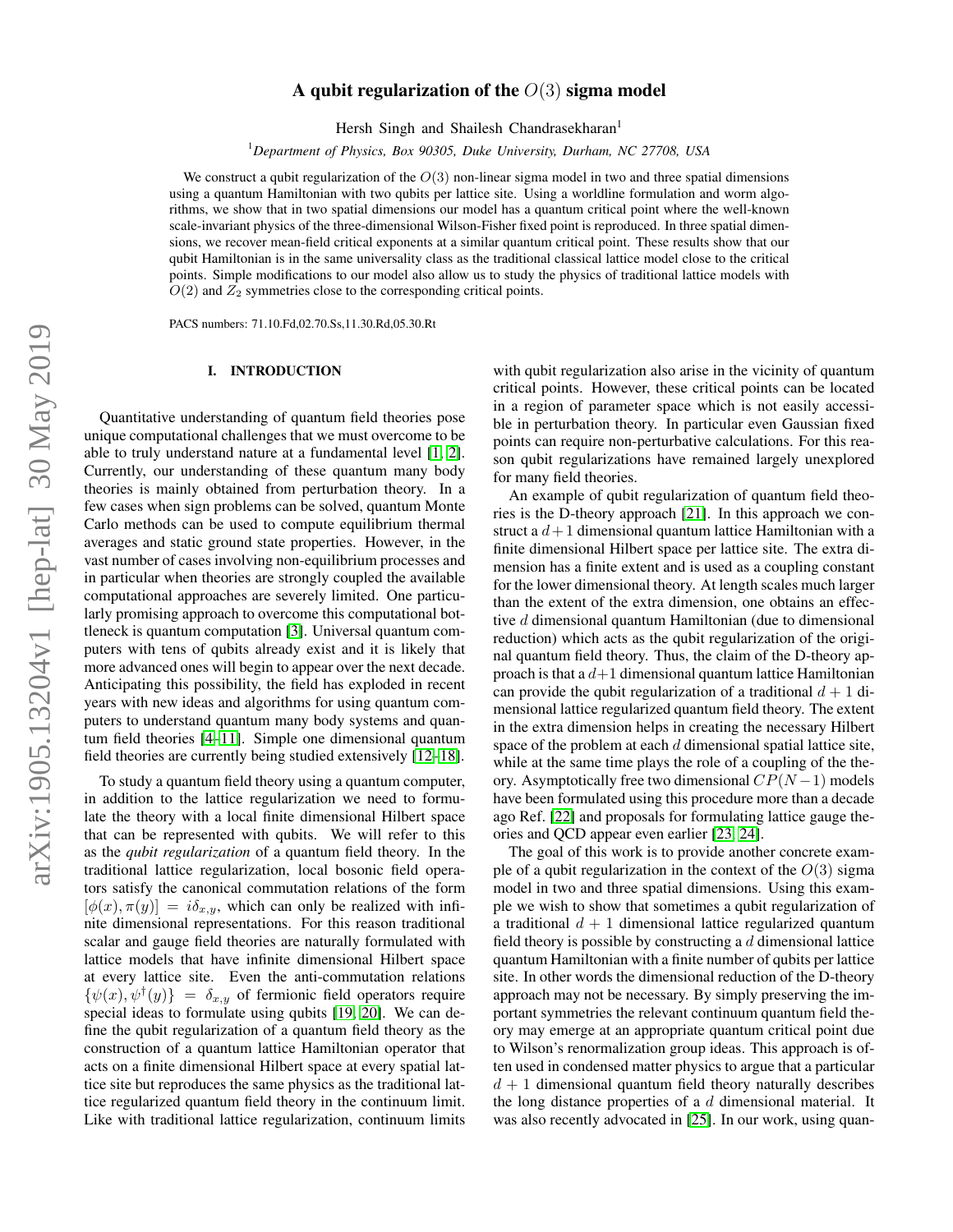

FIG. 1. Schematic of how qubit regularizations fits into the usual picture of Wilson's renormalization group ideas. The two lines shown as Qubit Regulatization 1 and Qubit Regularization 2 show a set of qubit Hamiltonians where one parameter is varied. These are not RG flow lines, which are shown with arrows.

tum Monte Carlo methods, we show explicitly that our qubit Hamiltonian reproduces the critical scaling of the  $O(3)$  Wilson Fisher fixed point and the Gaussian fixed point in two and three spatial dimensions respectively. We also show that simple modifications of our qubit Hamiltonian allows us to obtain the critical scaling of similar fixed points with  $O(2)$  and  $Z_2$ symmetries.

Another outcome of qubit regularizations is that they can lead to new ways of formulating Euclidean lattice field theories, especially within the worldline approach [\[26\]](#page-12-10). In our work we show that the physics of the qubit regularized  $O(3)$ model can be viewed from the perspective of the Hamiltonian formulation in continuous time or a relativistic lattice formulation in discrete time. Both view points reproduce the expected scaling at the critical points. However, the relativistic limit leads to a much simpler worldline approach than the traditional lattice regularized models. In other words our relativistic models are simplified versions of the dual formulations of  $O(N)$  models constructed recently [\[27](#page-12-11)[–30\]](#page-12-12). A similar simplified relativistic model with  $O(4)$  symmetry was studied in [\[31\]](#page-12-13). Such models have also been constructed to study condensed matter phenomena [\[32\]](#page-12-14).

This paper is organized as follows. In Section [II,](#page-1-0) we construct our qubit Hamiltonian for the  $O(3)$  model and show how to construct its worldline formulation using path integrals in Section [III.](#page-2-0) We distinguish between the Hamiltonian limit and the relativistic limit. In Section [IV,](#page-5-0) we briefly sketch the worm algorithm and discuss the observables we measure. Then in Section [V](#page-6-0) we present our results and discuss our conclusions in Section [VI.](#page-9-0)

# <span id="page-1-0"></span>II. THE QUBIT MODEL

Our goal is to construct the qubit regularization for the continuum quantum field theories that emerge from the traditional lattice regularized classical non-linear  $O(3)$  sigma model, whose action is given by

<span id="page-1-1"></span>
$$
S = -\frac{1}{g} \sum_{\langle ij \rangle} \vec{\phi}_i \cdot \vec{\phi}_j,\tag{1}
$$

where  $i$  and  $j$  are nearest neighbor sites on a Euclidean lattice site in  $d + 1$  space-time dimensions and  $\vec{\phi}_i$  is a classical unit 3-vector associated to that site. Continuum limits of lattice field theories emerge at second order critical points  $g_c$  of the lattice model. In this case, Eq. [\(1\)](#page-1-1) has one such critical point separating the broken phase from a symmetric phase in both  $d = 2$  and  $d = 3$ . In  $d = 2$ , we obtain a conformal field theory governed by the  $O(3)$  Wilson-Fisher fixed point and in  $d = 3$ , we obtain the physics of the Gaussian fixed point (free field theory). In this work, we reproduce the physics close to these two fixed points using a d-dimensional quantum Hamiltonian with two qubits per lattice site. We first construct a quantum Hamiltonian with a global  $O(3)$  symmetry and later extend our model to an  $O(2)$  or a  $Z_2$  model.

Our model is defined on a regular  $d$  dimensional periodic spatial lattice with  $L$  sites in each direction. At each spatial site r, we have a singlet state  $|s, r\rangle$  and three triplet states  $|m, r\rangle$  ( $m = 0, \pm 1$ ), which form the four orthonormal basis states of two qubits. The singlet acts as the Fock vacuum while the triplets carry the  $O(3)$  charge. The Hamiltonian of our model is defined as a sum of two terms,

<span id="page-1-2"></span>
$$
H = H_1 + H_2 \tag{2}
$$

where  $H_1$  is a sum over single-site operators and  $H_2$  is a sum over nearest-neighbor operators. The first term is given by

$$
H_1 = \sum_{\mathbf{r}} \left( J_t H_{\mathbf{r}}^t - \mu Q_{\mathbf{r}} \right),\tag{3}
$$

where  $J_t$  is a coupling,  $H_r^t$  is a projection operator onto the triplet  $|m\rangle$  states on the site **r**,

$$
H_{\mathbf{r}}^{t} = \sum_{m} |m, \mathbf{r}\rangle \langle m, \mathbf{r}| \tag{4}
$$

and  $Q_r$  is the  $O(3)$ -charge operator given by

$$
Q_{\mathbf{r}} = \sum_{m} m |m, \mathbf{r} \rangle \langle m, \mathbf{r} |,
$$
 (5)

with  $\mu$  the chemical potential. For  $\mu > 0$ , the  $|m = 1, r\rangle$  states are enhanced and the  $|m = -1, r\rangle$  states are suppressed. The second term in the Hamiltonian is

$$
H_2 = -\sum_{\langle \mathbf{r}, \mathbf{r}' \rangle} \left( J_h H_{\mathbf{r}, \mathbf{r}'}^h + J_p H_{\mathbf{r}, \mathbf{r}'}^p \right), \tag{6}
$$

where  $J_h$  and  $J_p$  are couplings, and  $H_{\mathbf{r},\mathbf{r'}}^h$  and  $H_{\mathbf{r},\mathbf{r'}}^p$  are bond operators on the link connecting the nearest neighbor sites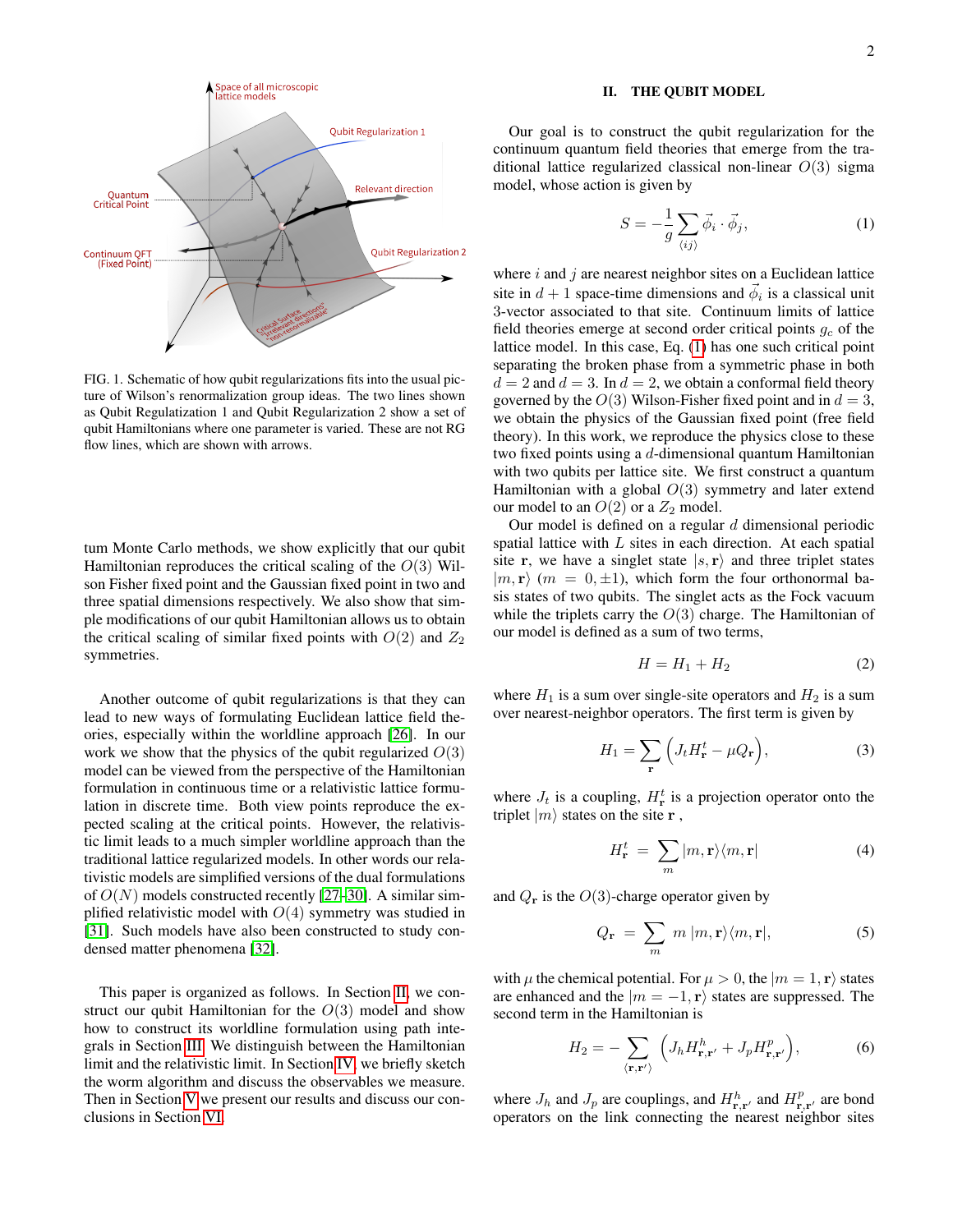$$
d = 2, \overline{3} \xleftarrow{\infty} \frac{\text{superfluid}}{\lambda_c} \xrightarrow{\text{massive}} \overline{\lambda}
$$

<span id="page-2-1"></span>FIG. 2. The zero temperature phase diagram of our qubit Hamiltonian in  $d = 2, 3$ .

r and r'. These bond operators act on a 16-dimensional state space with the basis vectors  $\{|s, r\rangle |s, r'\rangle$ ,  $|s, r\rangle |m, r'\rangle$ ,  $|m, \mathbf{r}\rangle$ [s, r'),  $|m, \mathbf{r}\rangle$ |m'r')}. The term  $H_{\mathbf{r}, \mathbf{r}'}^h$  is the hopping part of the Hamiltonian and is given by

$$
H_{\mathbf{r},\mathbf{r}'}^{h} = \sum_{m} \left\{ |s,\mathbf{r}\rangle|m,\mathbf{r}'\rangle\langle m,\mathbf{r}|\langle s,\mathbf{r}'|
$$

$$
+ |m,\mathbf{r}\rangle|s,\mathbf{r}'\rangle\langle s,\mathbf{r}|\langle m,\mathbf{r}'|\right\} \tag{7}
$$

while  $H_{\mathbf{r},\mathbf{r}'}^{p}$  denotes the pair creation/annihilation events and takes the form

$$
H_{\mathbf{r},\mathbf{r}'}^{p} = \sum_{m} \left\{ |m,\mathbf{r}\rangle| - m, \mathbf{r}'\rangle\langle s,\mathbf{r}|\langle s,\mathbf{r}'|
$$

$$
+ |s,\mathbf{r}\rangle|s,\mathbf{r}'\rangle\langle m,\mathbf{r}| \langle -m,\mathbf{r}'| \right\}.
$$
 (8)

For convenience, we choose  $J_h = J_p = J$  in this work, although this restriction is not necessary to preserve the symmetries of interest.

When  $\mu = 0$ , our model Eq. [\(2\)](#page-1-2) has a global  $SU(2)$  symmetry under which all qubits in the model transform as a spinhalf state. Under these transformations,  $|s, r\rangle$  is invariant by definition and the triplet states  $|m, r \rangle$   $(m = 0, \pm 1)$  transform as the spin-1 representation of  $SU(2)$ ,

$$
|m, \mathbf{r}\rangle \to \sum_{m'} D_{m,m'}^{(1)} |m', \mathbf{r}\rangle,\tag{9}
$$

where  $D_{m,m'}^{(1)}$  are the  $SO(3)$  rotation matrices in the basis which diagonalizes the  $z$  the generator of rotations around the z axis. This makes all three terms  $H_{\mathbf{r}}^{t}$ ,  $H_{\mathbf{r},i}^{h}$  and  $H_{\mathbf{r},i}^{p}$  invariant. The chemical potential  $\mu$  breaks the  $O(3)$  symmetry, but we can use it to measure the mass of the  $O(3)$  particles if needed. In this work, we set  $\mu = 0$ .

It is straightforward to extend the our model to obtain qubit regularizations of  $O(2)$  and  $Z_2$  quantum field theories in two and three dimensions. Consider, for example, adding the onsite term

$$
H_3 = J_z \sum_{\mathbf{r}} \left\{ |0, \mathbf{r} \rangle \langle 0, \mathbf{r}| - \sum_{m=\pm 1} |m, \mathbf{r} \rangle \langle m, \mathbf{r}| \right\} \tag{10}
$$

to the Hamiltonian in Eq. [\(2\)](#page-1-2). When  $J_z \rightarrow \infty$ , the  $m = 0$ states are forbidden from the theory and the qubit model is only invariant under the  $SO(2)$  subgroup,

$$
|m, \mathbf{r}\rangle \to e^{i\theta m} |m, \mathbf{r}\rangle. \tag{11}
$$

and  $Z_2$  transformations  $|m, \mathbf{r} \rangle \rightarrow |-m, \mathbf{r} \rangle$ . Thus the symmetry group of our model is reduced to  $O(2)$ , and it should naturally provide a qubit regularization of the  $O(2)$  sigma model.

On the other hand, when  $J_z \rightarrow -\infty$ , the  $|m = \pm 1\rangle$  states are forbidden and only the  $|m = 0\rangle$  states are allowed. In this case, we get a model which is invariant under the  $Z_2$  transformation  $|m = 0, r\rangle \rightarrow -|m = 0, r\rangle$ . We then obtain a qubit regularization of the real scalar field theory.

The phase structure of our qubit regularized model in Eq. [\(2\)](#page-1-2) can easily be understood in terms of the dimensionless coupling  $\lambda = J_t/J$  (see Fig. [2\)](#page-2-1). When  $\lambda \to \infty$ , the lattice Hamiltonian is in a symmetric massive phase since the  $|m, r\rangle$  states are suppressed and the singlet states  $|s, r\rangle$  dominate. On the other hand when  $\lambda \to -\infty$ , every space-time lattice site contains a triplet state  $|m, r\rangle$ , and this most likely leads to spontaneous symmetry breaking. Assuming there is a second order quantum critical point at some intermediate coupling  $\lambda_c$ , according to Wilson's renormalization group ideas, the continuum quantum field theory that emerges close to  $\lambda_c$ on either side would be the same as that of the traditional lattice model [\(1\)](#page-1-1). For example, if we focus on the theory for  $\lambda > \lambda_c$ , we obtain the symmetric massive phase of the  $O(3)$ sigma model where we can use the mass scale to set the lattice spacing. In  $3+1$  dimensions, this theory will be free up to logarithmic corrections, while in  $2 + 1$  dimensions, the scaling of the theory will be described by the Wilson-Fisher fixed point. These arguments extend to  $O(2)$  and  $Z_2$  cases as well. In this work, we show explicitly, using Monte Carlo calculations, that the scaling properties of the traditional model are reproduced by our qubit regularized model.

### <span id="page-2-0"></span>III. WORLDLINE FORMULATION

In order to show that our qubit regularization reproduces the same physics as the traditional lattice regularization near the critical point, we compute observables within our qubit model using Monte Carlo methods and study their scaling properties near the critical point. We do this using the worldline approach and ideas of worm algorithms for updating the configurations [\[33–](#page-12-15)[35\]](#page-12-16). The partition function of our model  $Z = \text{Tr}(e^{-\beta H})$  can be expanded as

$$
Z = \sum_{k} \int [dt_k...dt_1] \operatorname{Tr} \left( e^{-(\beta - t_k)H_1} (-H_2) \right)
$$

$$
e^{-(t_k - t_{k-1})H_1} \cdots (-H_2) e^{-(t_1)H_1} \right), \quad (12)
$$

where we treat  $H_1$  as a free term and  $H_2$  as a perturbation. However, the integer  $k$ , which labels the number of insertions of  $H_2$  terms, is allowed to take any value and hence the above expansion is not an approximation. Inserting the expression for  $H_2$  as a sum over nearest neighbor bond operators  $H_b^{\sigma}$  (either  $\bar{J}_h H_{\mathbf{r},i}^h$  or  $J_p H_{\mathbf{r},i}^p$ , we can rewrite the above expression as sum over k bond configurations  $[b, \sigma]$  at times  $t_1, \ldots, t_k$  given by

$$
Z = \sum_{k} \int [dt_k...dt_1] \sum_{[b,\sigma]} \text{Tr} \left( e^{-(\beta - t_k)H_1} (-H_{b_k}^{\sigma_k}) \right. \\ \left. e^{-(t_k - t_{k-1})H_1} \cdots (-H_{b_1}^{\sigma_1}) e^{-(t_1)H_1} \right). \tag{13}
$$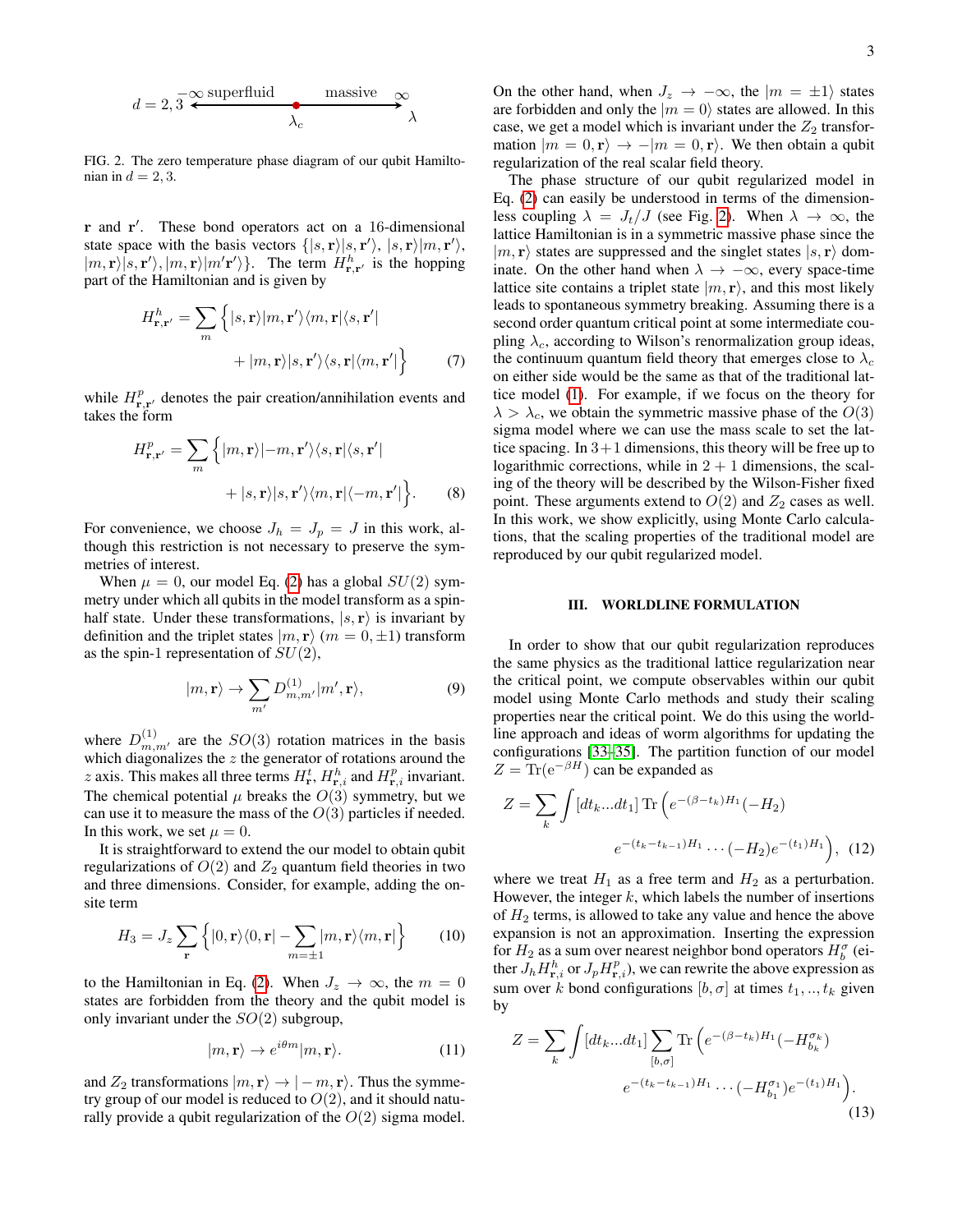

<span id="page-3-0"></span>FIG. 3. Illustration of a worldline configuration (left) and a worm (or defect) configuration (right) in one spatial dimension. The worm is shown as the thick solid line with a head (open circle) and a tail (filled square). The lines without a head or a tail show particle worldlines, while sites with a Fock vacuum (singlets) are shown as filled circles. Particle with charge  $m = \pm 1$  are shown as oriented worldlines while those with charge  $m = 0$  are unoriented.

We can evaluate the trace in the singlet-triplet basis by inserting a complete set of states after every insertion of the bond operator which can have non-zero off diagonal matrix elements. This then leads to a worldline configuration depicting the motion of  $m = 0, \pm 1$  type particles in a Fock vacuum (s type sites).

For convenience, we also discretize time into  $L_T$  equal parts with temporal extent  $\varepsilon$  (that is,  $\varepsilon L_T = \beta$ ) and map the worldline configuration onto a space-time lattice. The partition function then takes the form

$$
Z = \sum_{[n(\vec{r},t)]} \prod_{\langle ij \rangle} W_{\langle ij \rangle} \tag{14}
$$

where the sum is over all lattice worldline configurations  $[n(\vec{r}, t)]$  with  $n(\vec{r}, t) = \{s, m = 0, \pm 1\}$  at each lattice site  $(\vec{r}, t)$  and  $W_{\langle ij \rangle}$  are weights associated with all space-time bonds  $\langle ij \rangle$ . The configuration  $[n(\vec{r}, t)]$  is composed of vacuum sites (no particles) and sites where one particle of type  $m = 0, \pm 1$  is moving. Figure [3](#page-3-0) is an illustration of a worldline configuration in  $1+1$  dimensions. Particle world lines are shown with lines on the bonds connecting lattice sites and vacuum sites are depicted as sites with filled circles. Each particle worldline is a loop, that may be oriented (depicting  $m = \pm 1$ ) type particles) or unoriented (depicting  $m = 0$  type particles). A temporal bond that contains a  $m = +1$  ( $m = -1$ ) particle worldline moving through it is depicted by an arrow pointing in the positive (negative) time direction. The weights  $W_{\langle ij \rangle}$ can be computed by looking at the configuration on the bond  $\langle ij \rangle$ . If the bond  $\langle ij \rangle$  is empty, then  $W_{\langle ij \rangle} = 1$ , otherwise the weight depends on whether the bond is along a spatial direction or a temporal direction. For convenience, we define three weights

$$
W_s = \varepsilon J, \quad W_t = e^{-\varepsilon J_t}, \quad W_\mu = e^{\mu \varepsilon}.
$$
 (15)

If the bond contains a particle worldline along the spatial direction then  $W_{\langle ij \rangle} = W_s$ , but if it is along the temporal direc-

tion then  $W_{\langle ij \rangle} = W_t (W_\mu)^m$ . The latter term also depends on the  $O(3)$  charge of the particle on the temporal bond.

<span id="page-3-1"></span>In the qubit regularization that we are propose here, rotational symmetry between space and time is not always guaranteed. Thus, it is usually difficult to understand how one can recover a continuum relativistic quantum field theory in this approach. Here we rely on the fact that close to quantum critical points the long distance theory may flow to a quantum field theory that is naturally relativistically invariant. Fortunately, in our worldline formulation it is easy to see that relativistic invariance is indeed recovered. If we set  $W_s = W_t$ , our worldline formulation becomes invariant under space-time lattice rotations. Thus, by setting  $\varepsilon = 1$  and  $exp(-\varepsilon J_t) = \varepsilon J$ , we are guaranteed that the quantum critical point obtained by tuning J will be relativistically invariant. We will refer to this as the 'relativistic limit' of our qubit regularized lattice field theory. This is in contrast to the 'Hamiltonian limit' which is obtained in the time continuum limit  $\varepsilon \to 0$  and by tuning  $\lambda = J_t/J$  to locate the critical point.

<span id="page-3-2"></span>From the perspective of implementing a qubit formulation of quantum field theories on a quantum computer, we are more interested in the Hamiltonian limit. As stated above, in this limit there is no symmetry between space and time and it becomes difficult to argue that we will recover relativistic invariance near the quantum critical point. However, given that our model has a quantum critical point in the relativistic limit, it very likely that this critical point survives in the Hamiltonian limit. We can, in principle, formulate an algorithm directly in the time continuum limit ( $\varepsilon \to 0$ ) and compute quantities as a function of  $\lambda$ . However, in this work, we choose  $\varepsilon = 0.1$  for convenience, and refer to the results as the Hamiltonian limit.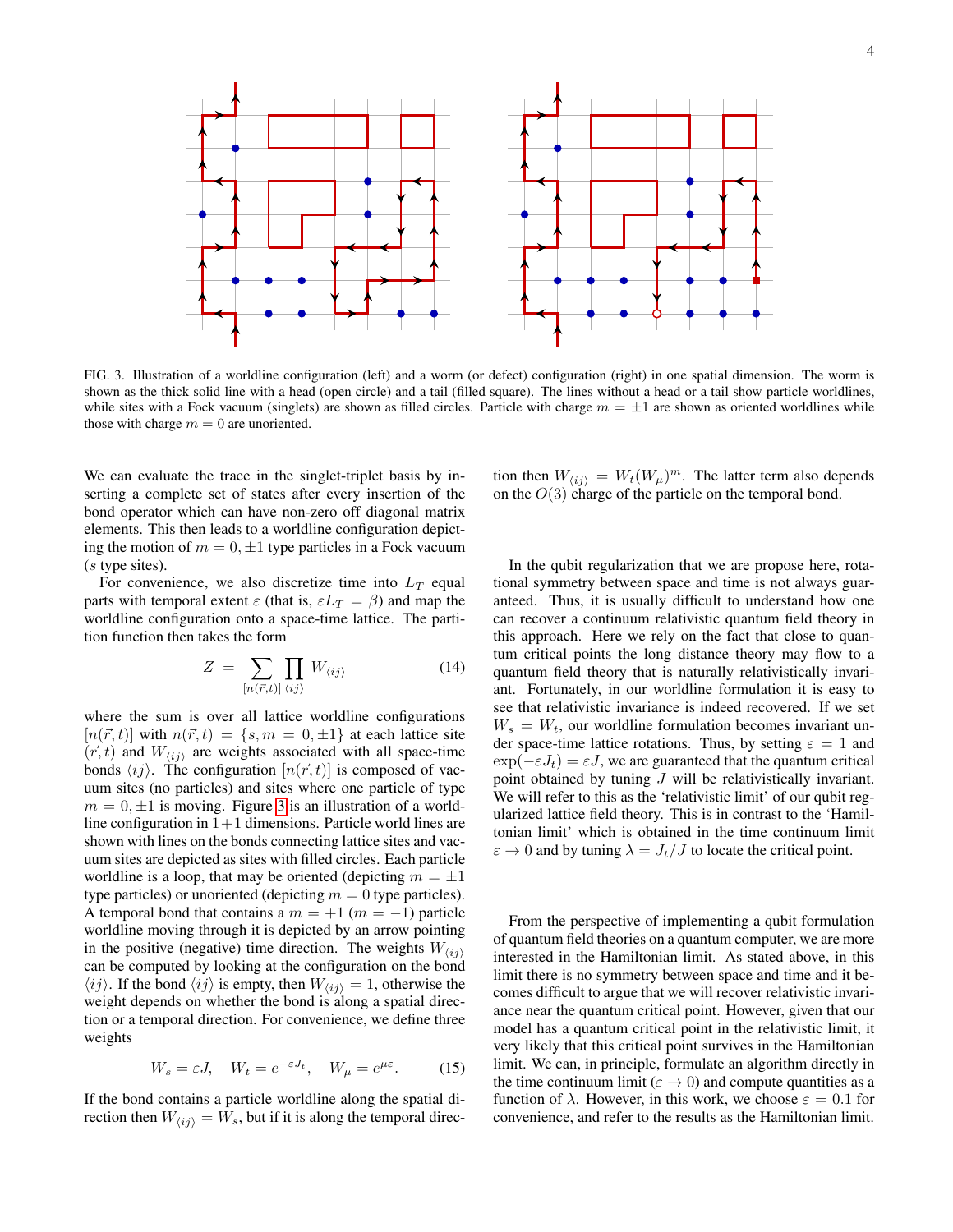

<span id="page-4-0"></span>FIG. 4. Possible local moves for the worm head. The configurations shown have the same convention as Fig. [3.](#page-3-0) Starting from the configuration shown in the center, the worm head can now move to one of the four positions  $A, B, C, D$ . We choose the probability of each move to satisfy detailed balance.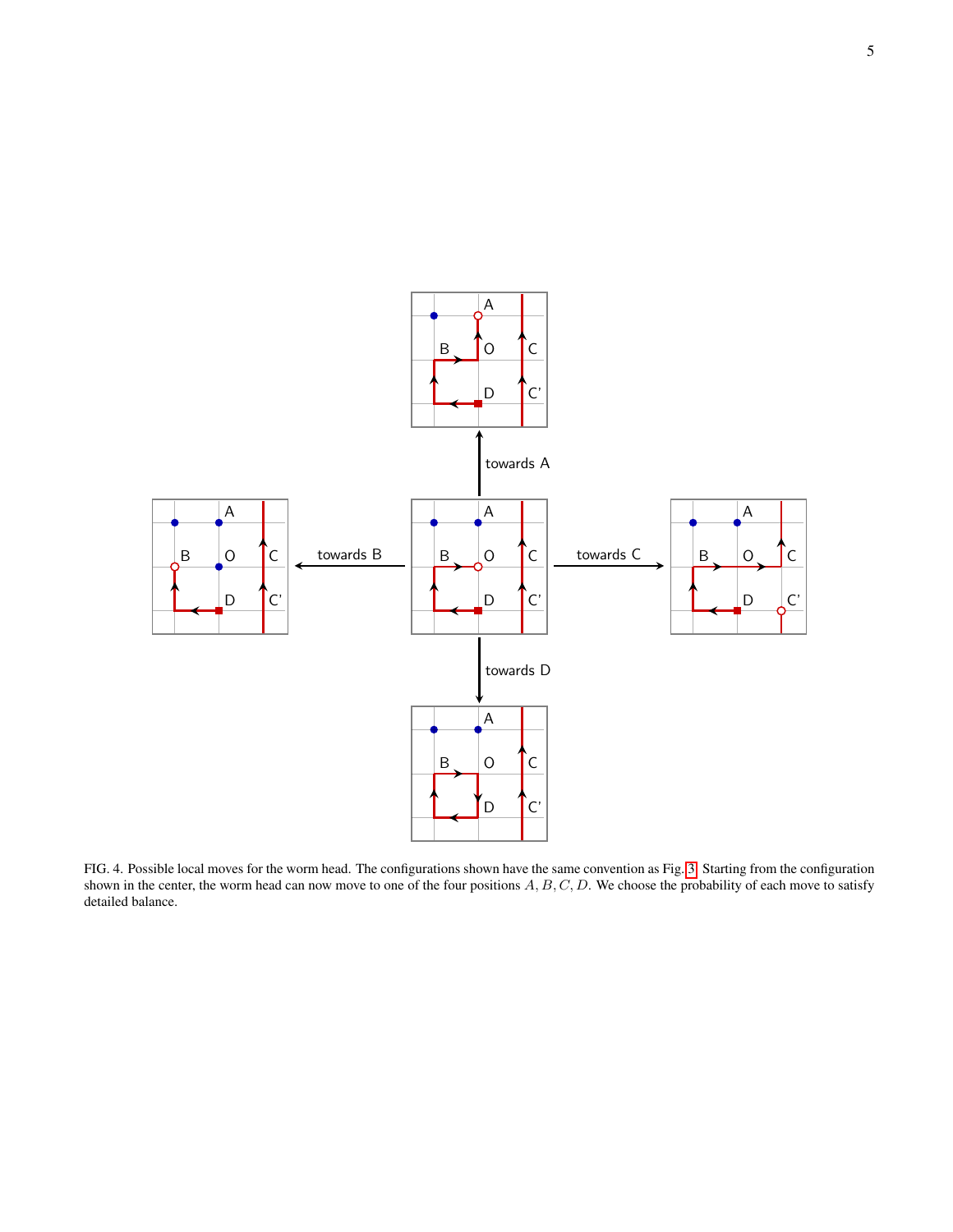### <span id="page-5-0"></span>IV. WORM ALGORITHM

A worm algorithm to update our worldline configurations  $[n(\mathbf{r}, t)]$ , described in Section [III,](#page-2-0) can easily be constructed by extending ideas developed previously for similar worldline models [\[33–](#page-12-15)[35\]](#page-12-16). The basic idea is to sample the worldline configurations along with configurations with two defects in the form of one creation operator  $a^{\dagger}_{\mathbf{r},m} = |m,\mathbf{r}\rangle\langle s,\mathbf{r}|$  and one annihilation operator  $a_{\mathbf{r},m} = |s,\mathbf{r}\rangle \langle m,\mathbf{r}|$ . These configurations with defects are referred to as worm configurations (illustrated in Fig. [3\)](#page-3-0). The location of the creation (annihilation) operator is regarded as the tail (head) of the worm. Although the defect configurations are different from the configurations that contribute to the partition function, the rules to compute their weights are the same. In particular, the defects do not carry any new weights.

Since the construction of worm algorithms is well established by now, we simply sketch the main ideas here. The algorithm begins with creating a head and a tail on the same site or nearest neighbor sites and propagating the head locally around the lattice until it reaches the tail and can be removed. Each of the local moves satisfies detailed balance. For efficiency, the local moves are designed not to retrace the steps backwards, if possible while maintaining detailed balance, so that the worm can explore new regions of the parameter space faster. Figure [4](#page-4-0) shows a local worm configuration in the center and exhibits the four possible types of local moves for the worm head on a two-dimensional spacetime lattice. In general there will be  $2(d+1)$  local moves that are proposed and accepted according to detailed balance. In the example shown, the worm head  $O$  can move to one of four labelled positions  $A, \ldots, D$ . We choose one of these four directions for the worm head to move randomly. The simplest case is towards site  $A$ : we simply propose to create a bond  $OA$  in that direction by removing the monomer on site A and moving the worm head there. If the direction is towards site  $B$ , we propose to delete the bond  $OB$ , create a monomer on site  $O$  and move the worm head back to position  $B$ . On the other hand, if the worm head decides to move towards position  $C$ , we propose to create a bond  $OC$ , and delete the bond  $CC'$ , moving the worm head to position  $C'$ . This is a two site move for the worm head because we do not allow configurations with more than one two bonds at each site. Finally, the site  $D$  contains the worm tail. So, if the direction chosen is towards site  $D$ , we propose to close the worm by creating the bond OD, thereby transforming the worm configuration transforms into a regular worldline configuration. If this proposal is accepted according to detailed balance the worm update ends. Note each of the four local steps can be retraced and hence the probabilities that satisfy detailed balance can be worked out,

In our qubit models we have both oriented and unoriented loops. Although the illustration above involved the worm head and the worm tail to be on an oriented loop, a similar strategy can be adapted for the unoriented loop. The move towards  $C$  then leads to two possible moves for the head. We have constructed worm algorithms that update each of the sectors separately. In other words, while the oriented loops are being updated the unoriented loops are frozen and vice versa. We then also add a simple metropolis update which flips between the two types of loops. This loop-flip update then makes the entire algorithm ergodic. In the  $O(3)$  case in fact we do not even perform the worm update on the unoriented loops, but combine the worm algorithm on the oriented loops with a loop-flip update. In the  $O(2)$  ( $Z_2$ ) case there are no unoriented (oriented) loops and hence there is no need to perform the loop-flip update.

Using the above worm algorithm we can compute three observables as discussed below.

1. The first observable is the average density of vacuum sites  $v$  which we define as

$$
v = \frac{1}{Z} \text{Tr} \left( \frac{1}{L^d} \sum_{\mathbf{r}} P_{\mathbf{r}}^s e^{-\beta H} \right) \tag{16}
$$

Given a configuration  $[n(\mathbf{r}, t)]$  this quantity can easily be computed by computing the sites with vacuum sites on them.

2. The second observable is the average  $O(3)$  charge defined as

$$
\langle Q \rangle = \frac{1}{Z} \text{Tr} \Big( \sum_{\mathbf{r}} Q_{\mathbf{r}} e^{-\beta H} \Big). \tag{17}
$$

In each worldline configuration the  $O(3)$  charge  $Q_r$  is a conserved quantity and does not change in time and can be easily computed. When  $\mu = 0$ , we expect  $\langle Q \rangle = 0$ due to the  $SO(3)$  symmetry. However, as  $\mu$  increases  $\langle Q \rangle$  will increase and cross 0.5 at a critical coupling  $\mu_c$ . In the massive phase when  $\beta$ ,  $L \rightarrow \infty$  this critical coupling gives the mass of the  $O(3)$  particles. This technique to computing the mass has also been used with traditional formulations [\[29\]](#page-12-17).

3. The second observable is the current-current susceptibility (which is related to the superfluid density)  $\rho_s$ defined through the  $O(3)$  conserved current. One can compute it using the conserved charge  $Q_w$  along one of the spatial directions for every worldline configuration  $[n(r, t)]$ , using the formula

<span id="page-5-1"></span>
$$
\rho_s = \frac{1}{L^{d-2}\beta} \langle Q_w^2 \rangle, \tag{18}
$$

where the average is computed in the worldline formulation.

4. Our final observable is the susceptibility of the two point correlation function involving the creation and annihilation of particles. This is given by

$$
\chi = \frac{1}{Z L^d} \sum_{\mathbf{r}, \mathbf{r}'} \int_0^\beta dt \, \text{Tr} \Big( e^{-(\beta - t)H} a_{\mathbf{r}, m} e^{-tH} a_{\mathbf{r}', m}^\dagger \Big). \tag{19}
$$

Computing  $\chi$  is straight forward in our worm algorithm since the during the worm update we naturally sample configurations with a creation and annihilation event (see Fig. [3\)](#page-3-0).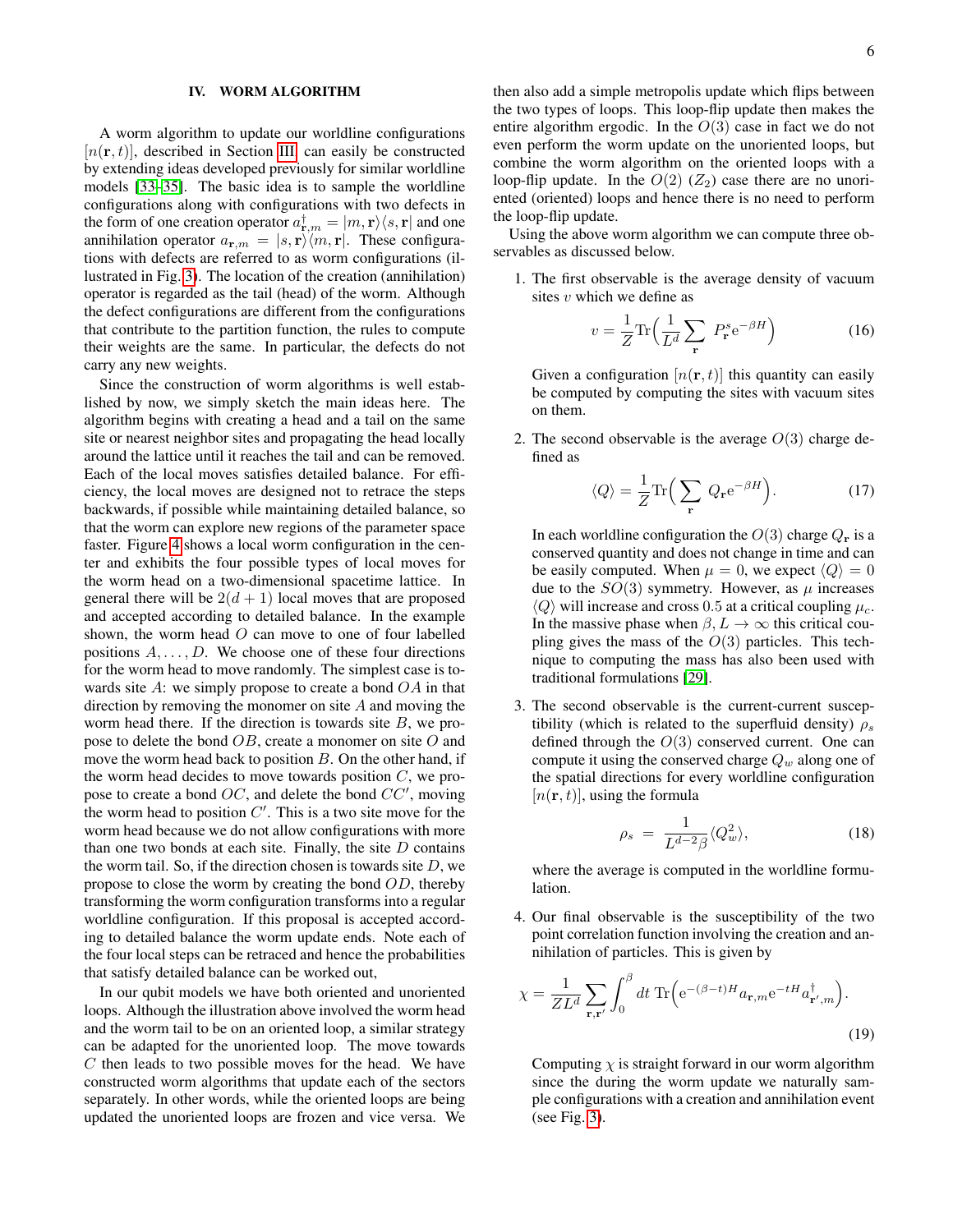In the next section we discuss our results for the three observables close to the critical point separating the symmetric phase from the broken phase in both  $d = 2$  and  $d = 3$ , for the  $O(3)$ ,  $O(2)$  and  $Z_2$  cases.

### <span id="page-6-0"></span>V. RESULTS

We study our qubit model in both the Relativistic and Hamiltonian limits in  $d = 2$  and  $d = 3$  to show that we reproduce the results expected from traditional models near the quantum critical points. We measure the current-current susceptibility  $\rho_s$  and the susceptibility of the two-point correlation function  $\chi$ , defined in Section [IV.](#page-5-0) For the relativistic limit, we tune the coupling J close to the critical value  $J_c$ . Near this quantum critical point, in scaling regime we expect the observables to behave as

$$
\rho_s L^{d-1} = f((J - J_c)L^{1/\nu}),\tag{20}
$$

$$
\chi/L^{2-\eta} = g((J - J_c)L^{1/\nu}),\tag{21}
$$

where  $f(x)$  and  $g(x)$  are universal functions, and  $\nu$  and  $\eta$  are the critical exponents. Here we neglect corrections to scaling for simplicity and make sure our data fits to this expected form. We can extract the critical exponents  $\nu$ ,  $\eta$  and the critical coupling  $J_c$  by approximating  $f(x)$  and  $g(x)$  as fourth order polynomials (including  $x^4$ ) and performing a simultaneous fit of  $\rho_s$  and  $\chi$  to the above expression, allowing the critical exponents  $\nu$ ,  $\eta$ , the critical coupling  $J_c$  and the coefficients of polynomial expansion of  $f(x)$  and  $g(x)$  to vary. For the Hamiltonian limit, we similarly tune the coupling  $\lambda = J_t/J$  (keeping J fixed) to its critical value  $\lambda_c$ , so we expect

$$
\rho_s L^{d-1} = f((\lambda - \lambda_c)L^{1/\nu}),\tag{22}
$$

$$
\chi/L^{2-\eta} = g((\lambda - \lambda_c)L^{1/\nu}).\tag{23}
$$

near the critical point. Even though the functions  $f(x)$  and  $q(x)$  are universal, unfortunately it is difficult to compare the ones obtained from the relativistic limit to the Hamiltonian limit because the functions also depend on the aspect ratio of the lattice. A complete listing of our results for the fits in various models in  $d = 2, 3$  in both the relativistic and Hamiltonian limits is given in Table [I.](#page-10-2)

### A. Results for the  $O(3)$  model

The results for the  $O(3)$  model in both  $d = 2$  and  $d = 3$ are shown in Fig. [5.](#page-7-0) In  $d = 2$ , the main result to show is that we can reproduce the physics of the Wilson-Fisher fixed point. The critical exponents  $\nu = 0.7113(11)$ ,  $\eta = 0.0378(6)$ for the  $O(3)$  are well known critical exponents and have been computed in the literature using the traditional model [\[36\]](#page-12-18). If we assume that  $f(x)$  and  $g(x)$  are given by a fourth order polynomials, we find that we can fit our data for both  $\rho_s$  and  $\chi$  to Eq. [\(21\)](#page-6-1) very well, as is shown by the first row of Fig. [5](#page-7-0) for the relativistic limit.

We repeat the above analysis in the Hamiltonian limit by fixing  $\varepsilon = 0.1$  and varying  $\lambda$ . In order to mimic cubical boxes we choose  $\beta = L$ , which means the number of temporal lattice sites now are ten times larger. This makes these computations more time consuming. We again get excellent fits as shown in the second row of Fig. [5.](#page-7-0) These results provide strong evidence that the Wilson-Fisher fixed point of the  $O(3)$ scalar field theory can be obtained very well using our four qubit quantum Hamiltonian.

In  $d = 3$  dimensions, the  $O(3)$  scalar field theory is free up to logarithmic corrections. We thus expect our model to reproduce the mean-field critical exponents. We show that the results are indeed consistent with the mean-field predictions, as shown in the bottom two rows of Fig. [5](#page-7-0) for the relativistic and Hamiltonian limits.

### **B.** Extension to  $O(2)$  and  $Z_2$  models

<span id="page-6-1"></span>As described in earlier in Section [II,](#page-1-0) we can modify the  $O(3)$  model to get  $O(2)$  and  $Z_2$  models as well. This means we should be able to recover the XY critical exponents in  $d =$ 2 for the  $O(2)$  model and the Ising critical exponents in  $d = 2$ for the  $Z_2$  model.

The critical exponents for the XY universality are known from Monte Carlo studies to be  $\nu = 0.6717(1)$  and  $\eta =$  $0.0381(2)$  [\[37\]](#page-12-19). Figure [6](#page-8-0) shows our results for the  $O(2)$  qubit model in  $d = 2$  spatial dimensions, for the relativistic limit and the Hamiltonian limit (with  $\varepsilon = 0.1$ ). The extracted critical exponents are in good agreement with the literature. On the other hand, the bottom two rows show the results in  $d = 3$ , where we find the critical exponents to be consistent with the mean-field predictions of  $\nu = 0.5$  and  $\eta = 0.0$ .

For the  $Z_2$  model, we show our results in Fig. [7.](#page-9-1) Since there is no analog of  $\rho_s$  in this case, we only show the plots for the susceptibility  $\chi$  (defined for  $Z_2$  with  $m = 0$ ). After tuning the coupling close to the critical point, we perform a single fit of  $\chi$  to the form

$$
\chi = L^{2-\eta} g(x) \tag{24}
$$

where  $x = (J - J_c)L^{1/\nu}$  in the relativistic limit and  $x = (x - J_c)L^{1/\nu}$  $(\lambda - \lambda_c)L^{1/\nu}$  for the Hamiltonian limit. The most precise estimates for the Ising critical exponents in  $d = 2$  come from conformal bootstrap [\[38\]](#page-12-20), which gives  $\nu = 0.629971(4)$  and  $\eta = 0.036\,298(2)$  in  $d = 2$ . Once again, we find our results to be consistent with these in both the relativistic and the Hamiltonian limits, as shown in the top row of Fig. [7.](#page-9-1) The bottom row of that figure shows our results for  $d = 3$ , which are consistent with the mean-field predictions.

### C. Monomer density

We have also measured the monomer density  $v$ , as described in Section [IV.](#page-5-0) Its value at the critical point, extracted from an extrapolation of our data on the largest lattice sizes, are shown in the last column of Table [I.](#page-10-2) In the limit  $\beta \to \infty$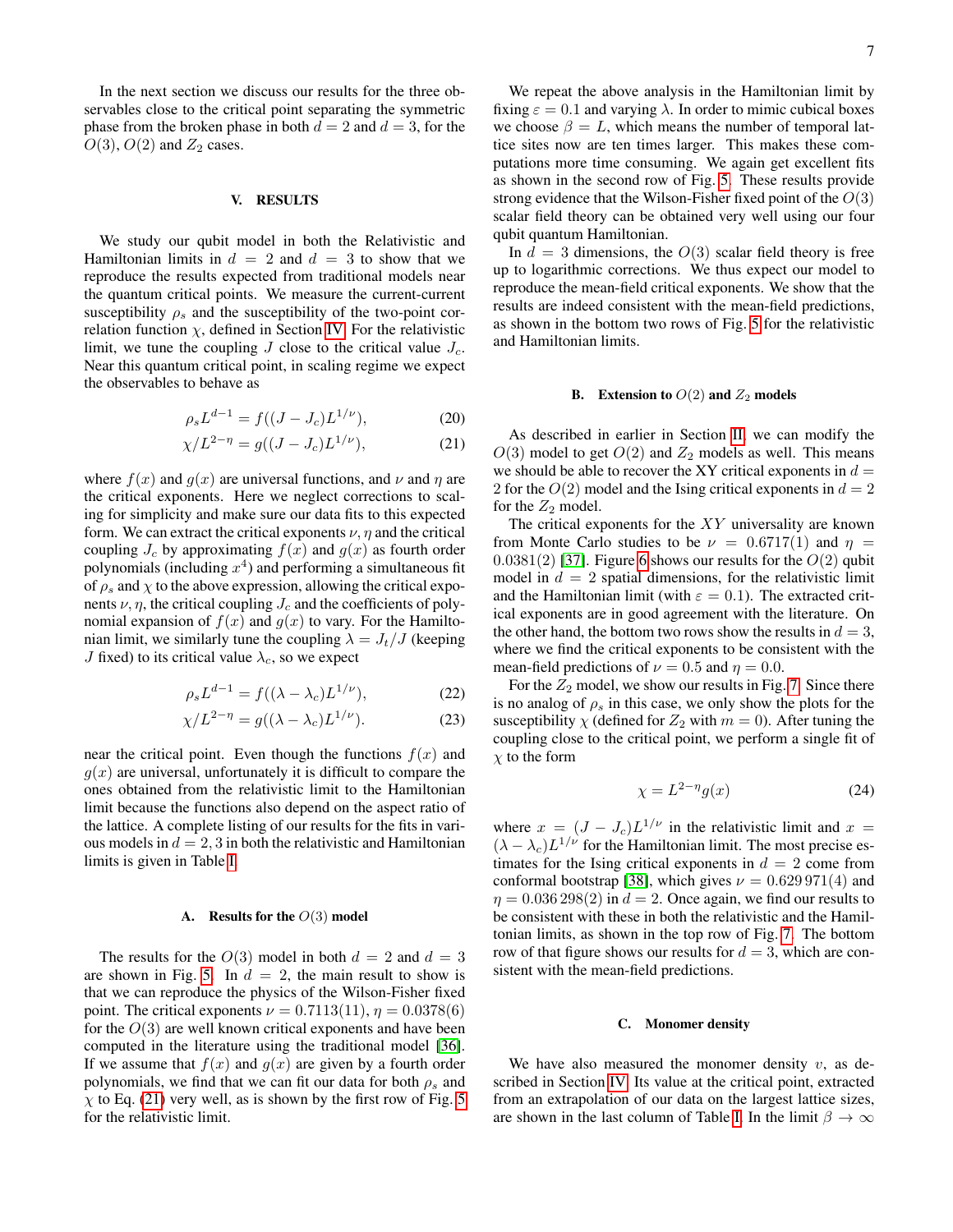

<span id="page-7-0"></span>FIG. 5. Results for the  $O(3)$  qubit model. Plots of  $\rho_s L^{d-1}$  and  $\chi/L^{2-\eta}$  as a function of  $(J-J_c)L^{1/\nu}$  (in the relativistic limit) and as a function of  $(\lambda - \lambda_c)L^{1/\nu}$  (for the Hamiltonian limit). The black line shows a combined fit in each case assuming that  $f(x)$  and  $g(x)$  in Eq. [\(21\)](#page-6-1) can be approximated by a polynomial up to fourth order.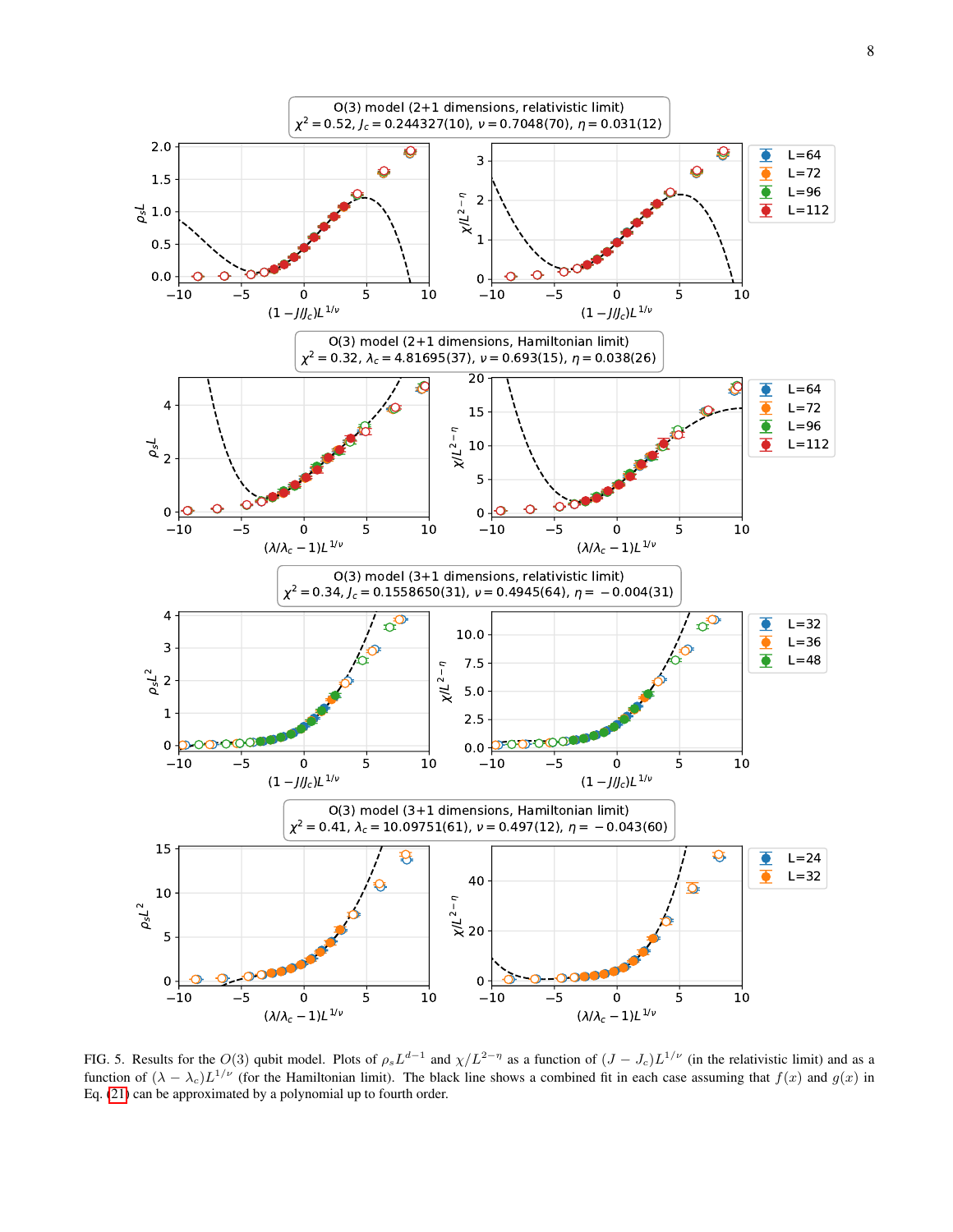

<span id="page-8-0"></span>FIG. 6. Results for the  $O(2)$  qubit model. Plots of  $\rho_s L^{d-1}$  and  $\chi/L^{2-\eta}$  as a function of  $(J-J_c)L^{1/\nu}$  (in the relativistic limit) and as a function of  $(\lambda - \lambda_c)L^{1/\nu}$  (for the Hamiltonian limit) in  $d = 2, 3$  dimensions. The black line shows a combined fit in each case assuming that  $f(x)$  and  $g(x)$  in Eq. [\(21\)](#page-6-1) can be approximated by a polynomial up to fourth order.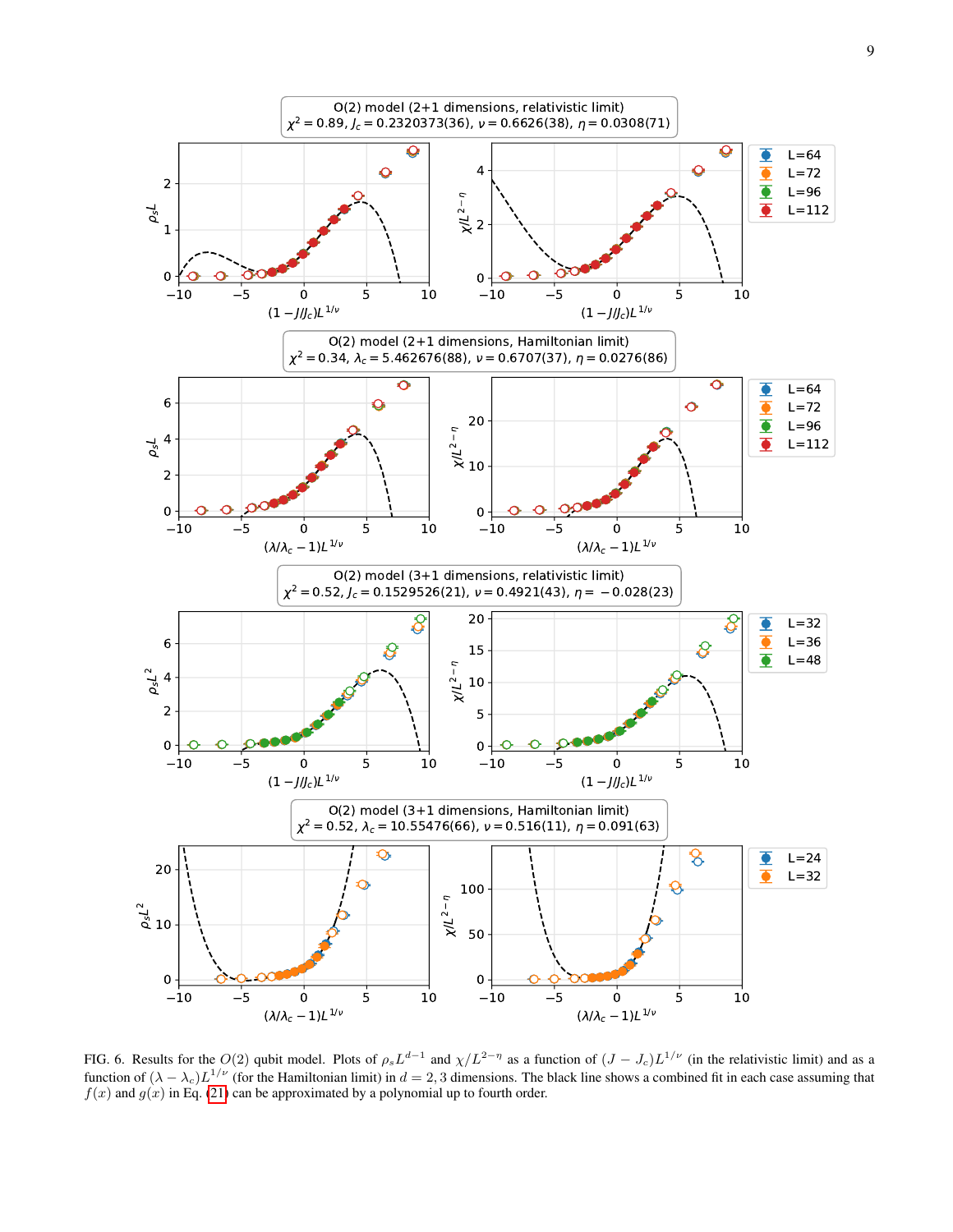

<span id="page-9-1"></span>FIG. 7. Results for the  $Z_2$  qubit model. Plots of  $\chi/L^{2-\eta}$  as a function of  $(J-J_c)L^{1/\nu}$  in the relativistic limit and as a function of  $(\lambda-\lambda_c)L^{1/\nu}$ for the Hamiltonian limit in  $d = 2, 3$  dimensions.

the monomer density is the probability of a space-time site to be in the trivial Fock vacuum state. If we write the ground state of our qubit model as

$$
|\Psi\rangle = |\mathbf{r}, s\rangle \otimes |\Phi_{\text{universe}}^s\rangle + \sum_m |\mathbf{r}, m\rangle \otimes |\Phi_{\text{universe}}^m\rangle, (25)
$$

where  $|\Phi_{\text{universe}}^s\rangle$  and  $|\Phi_{\text{universe}}^m\rangle$  are the kets of the universe without the site r, then

$$
v = \langle \Phi_{\text{universe}}^s | \Phi_{\text{universe}}^s \rangle = \langle \Psi | \mathbf{r}, s \rangle \langle \mathbf{r}, s | \Psi \rangle. \tag{26}
$$

We see that it is a measure of how perturbative the ground state is. When  $v$  is close to 1 the theory becomes more and more perturbative. Since the  $d = 3$  qubit models are described by free field theories close to the critical point, the observed values for the monomer density are seen to be much closer to 1 than  $d = 2$  which is known to be less perturbative.

# <span id="page-9-0"></span>VI. CONCLUSIONS

In this work, we have defined the concept of qubit regularization of quantum field theories and have argued that this is an important step in studying quantum field theories on a quantum computer. Using the example of the  $O(3)$  sigma model in  $d = 2$  and  $d = 3$ , we have argued that qubit regularized models can reproduce the same physics as the traditional lattice regularized quantum field theories in the continuum limits. In particular, we showed that the scaling of the Wilson-Fisher fixed points and the Gaussian fixed points are reproduced accurately from the qubit regularized model involving only two qubits on each lattice site. We were also able to demonstrate that qubit regularizations constructed for  $Z_2$  and  $O(2)$  quantum field theories, by suitably modifying the  $O(3)$  model, can also reproduce the correct critical exponents.

In our work, we did not consider if our qubit regularization reproduces the physics of the traditional lattice regularized model in Eq. [\(1\)](#page-1-1) for  $d = 1$ . This problem has been studied recently using the tensor networks within a different qubit regularization scheme [\[39\]](#page-12-21). Based on those results one might conclude that our two qubit model will not lead to a viable qubit regularization. However, we believe the case of  $1 + 1$  dimensions is more subtle. While the traditional model has a critical point at  $g_c = 0$  where the asymptotically free  $O(3)$  quantum field theory emerges, it may be naive to expect that something similar would happen with all qubit regularizations. Since the  $O(3)$  symmetry would prevent the superfluid phase to form due to the Mermin-Wagner theorem, there is of course a possibility that there is no critical point in the theory constructed with two qubits, as found in [\[39\]](#page-12-21). On the other hand in our qubit model, we can guarantee the existence of a critical point at least at  $\lambda_c = -\infty$  like in the traditional model. This is due to the emergence of a new  $U(1)$  symmetry present in all loop models on bi-partite lattices. Previous work shows that our loop model will be in the critical Kosterlitz-Thouless phase. [\[40\]](#page-12-22). So our qubit model seems to be different from what was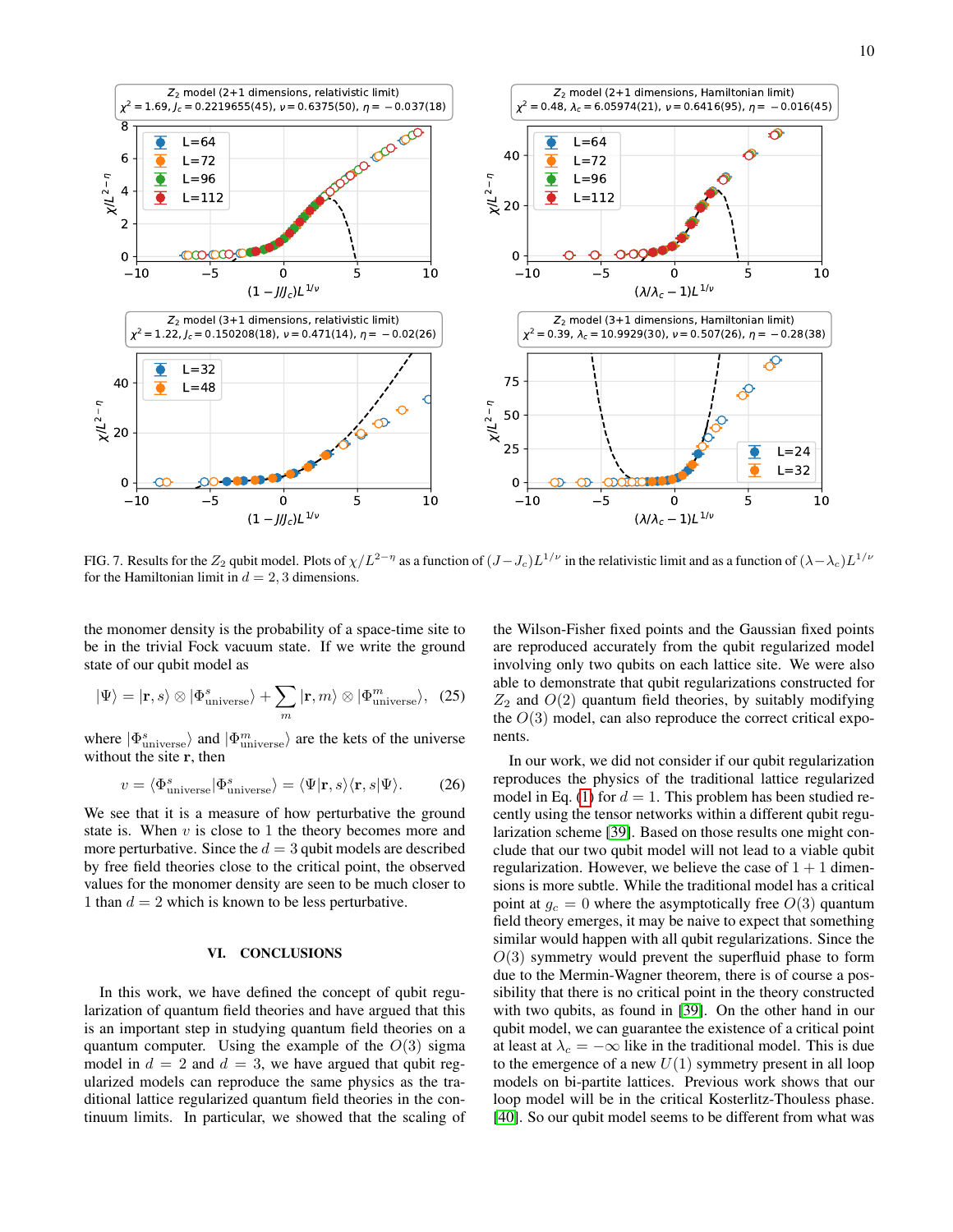|            |                  |                     | Fit                  |            |              |                 |             | Literature  |  |
|------------|------------------|---------------------|----------------------|------------|--------------|-----------------|-------------|-------------|--|
| Model      | $\boldsymbol{d}$ | $\langle v \rangle$ | $J_c$ or $\lambda_c$ | $\nu$      | $\eta$       | $\chi^2$ /d.o.f | $\nu$       | $\eta$      |  |
| $O(3)$ (H) | $\overline{2}$   | 0.785956(18)        | 4.81695(37)          | 0.693(15)  | 0.038(26)    | 0.32            | 0.7113(11)  | 0.0378(6)   |  |
| $O(3)$ (R) | $\overline{2}$   | 0.78162325(68)      | 0.244327(10)         | 0.7048(70) | 0.031(12)    | 0.52            | 0.7113(11)  | 0.0378(6)   |  |
| $O(3)$ (H) | 3                | 0.9094594(89)       | 10.09751(61)         | 0.497(12)  | $-0.043(60)$ | 0.41            | 0.5         | 0.0         |  |
| $O(3)$ (R) | 3                | 0.920674(11)        | 0.1558650(31)        | 0.4945(64) | $-0.004(31)$ | 0.34            | 0.5         | 0.0         |  |
| $O(2)$ (H) | 2                | 0.854411(21)        | 5.462676(88)         | 0.6707(37) | 0.0276(86)   | 0.34            | 0.6717(1)   | 0.0381(2)   |  |
| $O(2)$ (R) | 2                | 0.852320(16)        | 0.2320373(36)        | 0.6626(38) | 0.0308(71)   | 0.89            | 0.6717(1)   | 0.0381(2)   |  |
| $O(2)$ (H) | 3                | 0.9396982(66)       | 10.55476(66)         | 0.516(11)  | 0.091(63)    | 0.52            | 0.5         | 0.0         |  |
| $O(2)$ (R) | 3                | 0.946779(25)        | 0.1529526(21)        | 0.4921(43) | $-0.028(23)$ | 0.52            | 0.5         | 0.0         |  |
| $Z_2$ (H)  | 2                | 0.925073(33)        | 6.05974(21)          | 0.6416(95) | $-0.016(45)$ | 0.48            | 0.629971(4) | 0.036298(2) |  |
| $Z_2(R)$   | 2                | 0.924076(60)        | $0.221\,965\,5(45)$  | 0.6375(50) | $-0.037(18)$ | 1.69            | 0.629971(4) | 0.036298(2) |  |
| $Z_2$ (H)  | 3                | 0.98362920(87)      | 10.9929(30)          | 0.507(26)  | $-0.28(38)$  | 0.39            | 0.5         | 0.0         |  |
| $Z_2(R)$   | 3                | 0.973115(33)        | $0.150\,208(18)$     | 0.471(14)  | $-0.02(26)$  | 1.22            | 0.5         | 0.0         |  |

<span id="page-10-2"></span>TABLE I. Results for all models. The relativistic and Hamiltonian limits ( $\varepsilon = 0.1$ ) are indicated for each model by (R) and (H), respectively. For comparison, we include existing results from Monte Carlo computations for  $O(3)$  and  $O(2)$  in  $d = 2$  [\[36\]](#page-12-18), conformal bootstrap for  $Z_2$  in  $d = 2$  [\[38\]](#page-12-20), and mean-field theory for all cases in  $d = 3$ .

studied earlier. In fact, the issue that makes things more subtle for us is that we cannot rule out a topological phase transition to an  $O(3)$  symmetric Kosterlitz-Thouless phase even at a finite value of  $\lambda_c$ . If this occurs, there could be new fixed point that emerges at  $\lambda_c < -\infty$  in our qubit regularized model. At this critical point we may either obtain the usual asymptotically free  $O(3)$  quantum field theory or something more exotic. To sort this out, we postpone the  $d = 1$  study to a future publication.

## ACKNOWLEDGMENTS

We thank Ribhu Kaul and Uwe-Jens Wiese for helpful conversations. We also thank Tanmoy Bhattacharya, Rajan Gupta and Rolando Somma for helpful discussions and critical feedback during the project. The material presented here is funded in part by a Duke subcontract from Department of Energy (DOE) Office of Science - High Energy Physics Contract #89233218CNA000001 to Los Alamos National Laboratory and by U.S. Department of Energy, Office of Science, Nuclear Physics program under award Number DE-FG02- 05ER41368.

### Appendix A: Tests of the Algorithm

We test our Monte Carlo algorithm in various ways. First, we compute the four observables discussed in the text exactly starting from the definition of the lattice partition function Eq. [\(14\)](#page-3-1) on a  $2 \times 2$  lattice by enumerating all possible configurations. For the  $O(3)$  model, the partition function is given by

$$
Z = 1 + 6W_s^2 + 2W_t^2(1 + W_\mu^2 + W_\mu^{-2}) + 9W_s^4
$$
  
+ 
$$
W_t^4(1 + W_\mu^2 + W_\mu^{-2})^2 + 8W_s^2W_t^2(4 + W_\mu^2 + W_\mu^{-2}),
$$
  
(A1)

where the weights  $W_t$ ,  $W_s$  and  $W_\mu$  are defined in Eq. [\(15\)](#page-3-2). Since this is the  $O(3)$  model, the above expression includes terms from both oriented and unoriented loops. We can write down a similar expression for the  $O(2)$  or  $Z_2$  model by omitting unoriented or oriented loops, respectively. In Table [II,](#page-11-2) we show a comparison between the exact results and those obtained using our Monte Carlo method for all three  $(O(3),$  $O(2)$  and  $Z_2$ ) models.

We also check that our formulation reproduces the qubit Hamiltonian in the  $\varepsilon J \to 0$  limit by explicitly diagonalizing the Hamiltonian and computing the  $O(3)$  charge  $\langle Q \rangle$  and the monomer density  $\langle v \rangle$  in one spatial dimensions on small lattices. For this, we perform calculations at several finite values of  $\varepsilon$  and then perform a linear extrapolation to  $\varepsilon \to 0$ . In Table [III,](#page-11-3) we show results from this procedure compared with the exact results from an explicit diagonalization. We show an illustrative fit to the continuous time limit  $\varepsilon \to 0$  in Fig. [8.](#page-12-23)

<span id="page-10-0"></span>[1] M. Troyer and U.-J. Wiese, Phys. Rev. Lett. 94[, 170201 \(2005\),](http://dx.doi.org/10.1103/PhysRevLett.94.170201) [arXiv:cond-mat/0408370 \[cond-mat\].](http://arxiv.org/abs/cond-mat/0408370)

<span id="page-10-1"></span>[2] L. Susskind, [Fortsch. Phys.](http://dx.doi.org/10.1002/prop.201500093, 10.1002/prop.201500092) 64, 44 (2016), [Fortsch.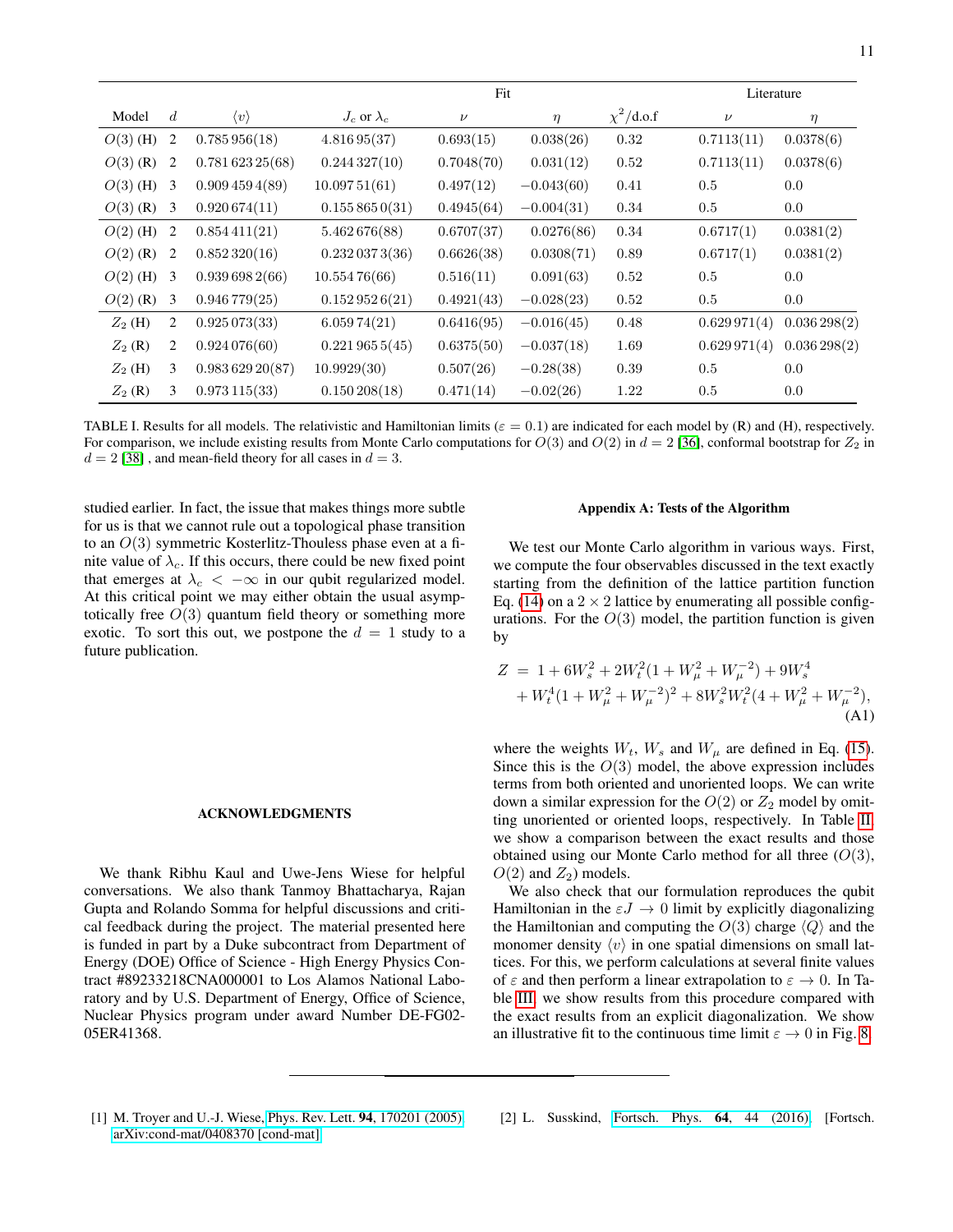| Model $d \in J$ |              |            | $\lambda$ | $\mu/J$                  | $\upsilon$           | $\chi$               | Q            | $\rho_s$             |
|-----------------|--------------|------------|-----------|--------------------------|----------------------|----------------------|--------------|----------------------|
| O(3)            | $\mathbf{1}$ | 0.1        | 0.1       | $0.5\,$                  | 0.24656(20)          | 0.84704(22)          | 0.12285(16)  | 0.09704(14)          |
|                 |              |            |           |                          | $0.246\,650\,\ldots$ | 0.847499             | 0.122955     | $0.097\,111$         |
|                 | 1            | 0.1        | 10        | $\rm 5$                  | 0.62100(19)          | $1.403\,91(28)$      | 0.26977(39)  | 0.39735(24)          |
|                 |              |            |           |                          | 0.620923             | 1.404305             | 0.269603     | 0.397517             |
|                 |              | $0.01$ 100 |           | 150                      | 0.25890(22)          | 0.71727(17)          | 0.01078(16)  | 1.40480(24)          |
|                 |              |            |           |                          | $0.259\,008$         | 0.717318             | 0.010723     | 1.404658             |
|                 |              | $1 \t0.5$  | 2.1       | 1.8                      | 0.32459(12)          | 1.26793(39)          | 0.67913(27)  | 0.51253(19)          |
|                 |              |            |           |                          | 0.324648             | $1.268\,206\,\ldots$ | 0.679488     | $0.512\,282\,\ldots$ |
| O(2)            | $\mathbf{1}$ | 0.1        | 0.1       | 0.5                      | 0.32586(19)          | $1.170\,26(62)$      | 0.21541(50)  | 0.13045(84)          |
|                 |              |            |           |                          | 0.325838             | 1.170464             | 0.215784     | 0.128823             |
|                 | 1            | 0.1        | 10        | $\bf 5$                  | 0.68294(30)          | 1.57691(78)          | 0.32413(86)  | 0.44085(34)          |
|                 |              |            |           |                          | 0.682897             | 1.577283             | 0.324587     | 0.440493             |
|                 |              | $0.01$ 100 |           | 150                      | 0.26872(39)          | 0.74361(34)          | 0.01171(23)  | 1.45513(79)          |
|                 |              |            |           |                          | 0.268415             | $0.743\,762\,\ldots$ | $0.011\,517$ | $1.455\,718$         |
|                 | $\mathbf{1}$ | 0.5        | $2.1\,$   | 1.8                      | 0.35538(19)          | 1.49944(51)          | 0.78810(52)  | 0.62482(31)          |
|                 |              |            |           |                          | $0.355\,329\,\ldots$ | 1.499587             | 0.787636     | 0.625324             |
|                 | 1            | 0.1        | 0.1       | $\overline{\phantom{0}}$ | 0.48536(17)          | 1.8955(11)           | $\equiv$     |                      |
| $\mathbb{Z}_2$  |              |            |           |                          | 0.485637             | 1.895648             |              |                      |
|                 | 1            | 0.1        | 10        |                          | 0.860500(89)         | 1.96583(78)          |              |                      |
|                 |              |            |           |                          | $0.860\,676\,\ldots$ | 1.964825             |              |                      |
|                 | 1            | 0.01100    |           |                          | 0.880497(81)         | $1.575\,24(87)$      |              |                      |
|                 |              |            |           |                          | $0.880\,590\,\ldots$ | $1.575\,397\,\ldots$ |              |                      |
|                 | 1            | 0.5        | $2.1\,$   |                          | 0.59356(33)          | 2.5946(14)           |              |                      |
|                 |              |            |           |                          | 0.593563             | 2.593807             |              |                      |

<span id="page-11-2"></span>TABLE II. Comparison of exact results and the results obtained from Monte Carlo methods on a  $2 \times 2$  space-time lattice for the  $O(3)$ ,  $O(2)$ models. In the presence of a chemical potential,  $\chi$  as defined in Eq. [\(19\)](#page-5-1) depends on m:  $m = 1$  for  $O(3)$  and  $O(2)$ , and  $m = 0$  for  $\mathbb{Z}_2$ .

| $\boldsymbol{d}$ | L | $\lambda$ | $\mu/J$ | $J\beta$ | $\boldsymbol{v}$ | Q,          |
|------------------|---|-----------|---------|----------|------------------|-------------|
|                  | 2 | 0.50      | 0.30    | 1.0      | 0.49608(15)      | 0.11168(10) |
|                  |   |           |         |          | 0.496259         | 0.111483    |
|                  | 4 | 0.50      | 0.30    | 1.0      | 0.46836(23)      | 0.30273(20) |
|                  |   |           |         |          | 0.468597         | 0.302696    |
|                  | 6 | 0.50      | 0.30    | 1.0      | 0.45990(25)      | 0.47591(22) |
|                  |   |           |         |          | 0.460300         | 0.475203    |

<span id="page-11-3"></span>TABLE III. Results from diagonalizing the Hamiltonian Eq. [\(2\)](#page-1-2).

Phys.64,24(2016)], [arXiv:1403.5695 \[hep-th\].](http://arxiv.org/abs/1403.5695)

- <span id="page-11-0"></span>[3] M. A. Nielsen and I. L. Chuang, *Quantum computation and quantum information* (Cambridge University Press, 2000).
- <span id="page-11-1"></span>[4] S. P. Jordan, K. S. M. Lee, and J. Preskill, [Science](http://dx.doi.org/10.1126/science.1217069) 336, 1130 [\(2012\),](http://dx.doi.org/10.1126/science.1217069) [arXiv:1111.3633 \[quant-ph\].](http://arxiv.org/abs/1111.3633)
- [5] S. P. Jordan, K. S. M. Lee, and J. Preskill, (2011), [Quant. Inf. Comput.14,1014(2014)], [arXiv:1112.4833 \[hep-th\].](http://arxiv.org/abs/1112.4833)
- [6] J. Casanova, L. Lamata, I. L. Egusquiza, R. Gerritsma, C. F. Roos, J. J. Garcia-Ripoll, and E. Solano, [Phys. Rev. Lett.](http://dx.doi.org/ 10.1103/PhysRevLett.107.260501) 107, [260501 \(2011\),](http://dx.doi.org/ 10.1103/PhysRevLett.107.260501) [arXiv:1107.5233 \[quant-ph\].](http://arxiv.org/abs/1107.5233)
- [7] J. Casanova, A. Mezzacapo, L. Lamata, and E. Solano, [Phys.](http://dx.doi.org/ 10.1103/PhysRevLett.108.190502) Rev. Lett. 108[, 190502 \(2012\),](http://dx.doi.org/ 10.1103/PhysRevLett.108.190502) [arXiv:1110.3730 \[quant-ph\].](http://arxiv.org/abs/1110.3730)
- [8] P. J. J. O'Malley, R. Babbush, I. D. Kivlichan, J. Romero, J. R. McClean, R. Barends, J. Kelly, P. Roushan, A. Tranter, N. Ding, B. Campbell, Y. Chen, Z. Chen, B. Chiaro, A. Dunsworth, A. G. Fowler, E. Jeffrey, E. Lucero, A. Megrant, J. Y. Mutus, M. Neeley, C. Neill, C. Quintana, D. Sank, A. Vainsencher, J. Wenner, T. C. White, P. V. Coveney, P. J. Love, H. Neven, A. Aspuru-Guzik, and J. M. Martinis, Phys. Rev. X 6[, 031007 \(2016\).](http://dx.doi.org/ 10.1103/PhysRevX.6.031007)
- [9] A. Kandala, A. Mezzacapo, K. Temme, M. Takita, M. Brink,